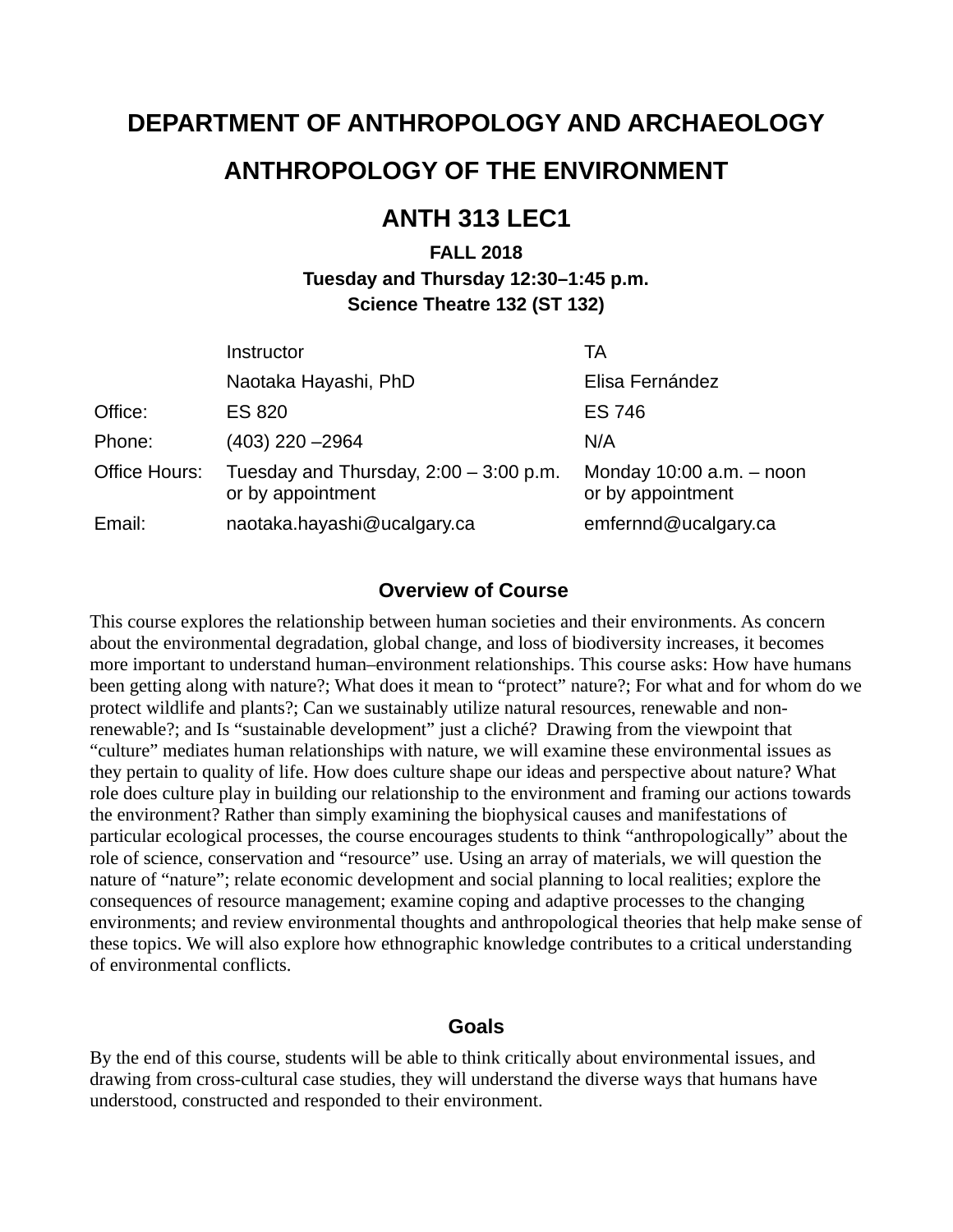# **Learning outcomes**

Students will be able to:

1. Apply key concepts learned in class to a range of relevant cases and historical/geo- political contexts.

2. Identify the role of foundational theory and thoughts in contemporary policies on the environment. 3. Develop critical arguments about diverse human relationships to the environment and the means for understanding them.

### **Course Format**

This course will follow a lecture format accompanied by class discussion, readings, films, and online materials. Students are expected to read the course readings indicated for each module prior to class. A lecture agenda will be posted to D2L before every lecture. This is a guide for students for note taking. Students are expected to bring this to the classroom and fill in notes during the lecture. Note that all the slides will not be posted on D2L.

**Disclaimer: Studying only posted slides gives no guarantee of a good grade.**

## **Course Materials**

Course readings will be made available through D2L.

#### **Lecture Schedule**

This course consists of three parts.

| Part 1. Cultural ecology                               | (building up towards Midterm exam 1) |
|--------------------------------------------------------|--------------------------------------|
| Part 2. Environmental thought and movement (Midterm 2) |                                      |
| Part 3. Political ecology                              | (Final exam; NB Final is cumulative) |

Each part further consists of several modules. For more detail, refer to D2L. Please regularly check D2L for updates to the schedule.

### **Methods of Evaluation**

The final grades will be based upon marks on one writing assignment, two mid-term exams, and a (Registrar-scheduled) final exam. Exam questions will be drawn from the lectures, the course readings, and the films. The two midterm exams are multiple choice format, while the final exam will include essay type questions in addition to multiple choice.

| Written assignment #1 | 15 % Due: October 16 (Tue.) See below.                      |
|-----------------------|-------------------------------------------------------------|
| Written assignment #2 | 15 % Due: November 6 (Tue.)                                 |
|                       |                                                             |
| Midterm exam #1       | $30\%$ October 4 (Thu.)                                     |
|                       | Theme: Cultural ecology (Part 1 as referred to in "Lecture" |
|                       | Schedule" above)                                            |
| Midterm exam #2       | 30 % November 20 (Tue.)                                     |
|                       | Theme: Environmental thoughts and movement                  |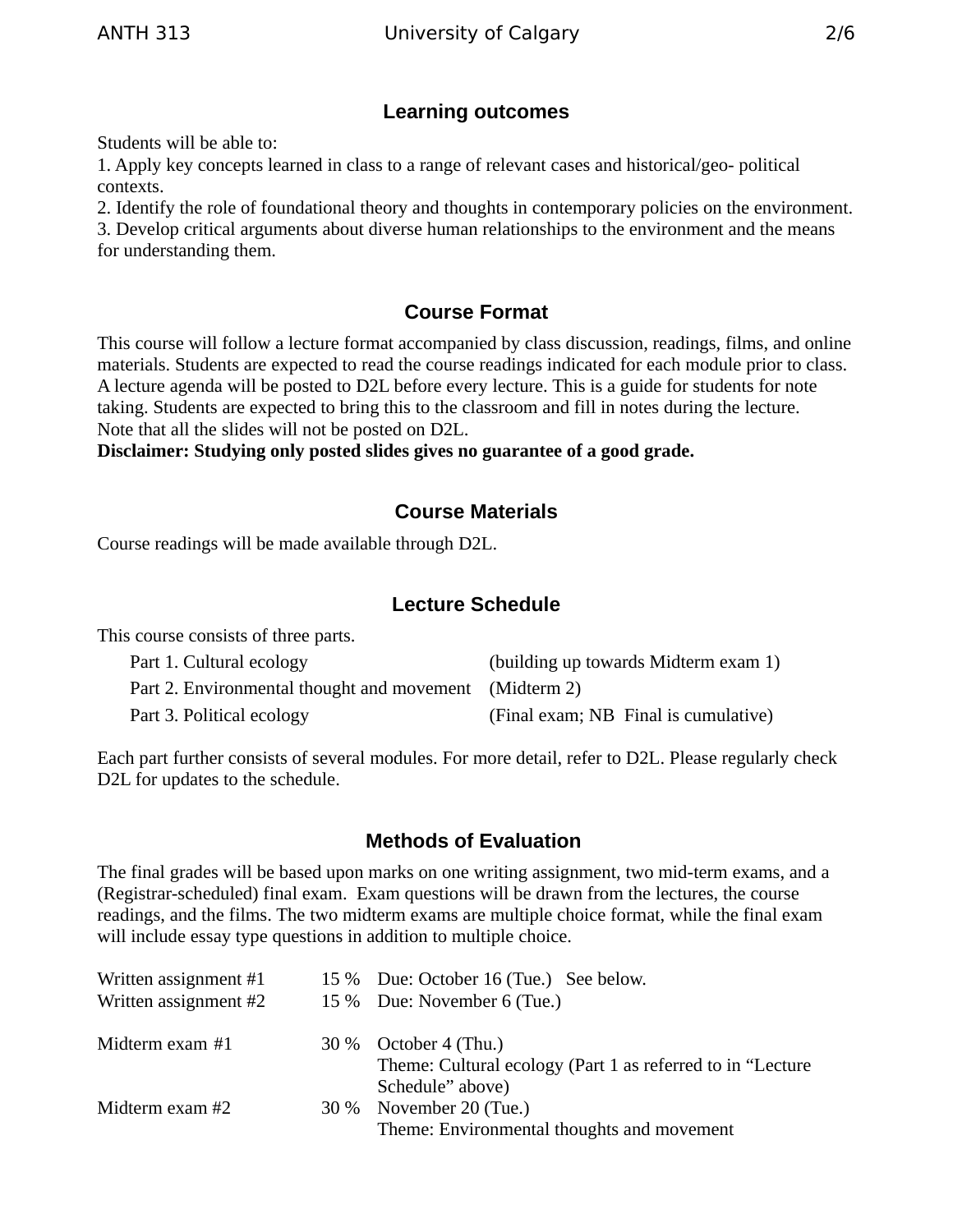Final exam 10 % December 6 (Thu.) - MC covers all the themes in this course - One essay question regarding political ecology

#### **Written assignment #1**

This assignment is twofold. 1. Summarize the following article (maximum 500 words).

Cronon, william

1996 The Trouble with Wilderness; Or, Getting Back to the Wrong Nature. In Uncommon Ground: Rethinking the human place in nature. William Cronon, ed. Pp. 69-90. New York: N.W. Norton. Available at:

[http://www.williamcronon.net/writing/Trouble\\_with\\_Wilderness\\_Main.html](http://www.williamcronon.net/writing/Trouble_with_Wilderness_Main.html)

2. After reading the above article, describe your memorable landscape from your childhood, adolescence, or recent experience, within 500 words. Elaborate on how you relate it to yourself, why it stands out over other landscapes you have visited, how that landscape makes you think of your relationship to the environment, or how the experience with that landscape shaped your thoughts on the environment. In this section, take Cronon's argument into consideration. If you do not have a memorable landscape but are still interested in the human-environment relationship, explain why. In total, your paper should stay within 1,000 words.

#### **Written assignment #2**

Summarize the following article (maximum 500 words)

Brosius, J. Peter

1997. "Endangered Forest, Endangered People: Environmentalist Representations of Indigenous Knowledge." Available at D2L.

Students must submit the assignment in a **one-page hard copy** (**single-spaced, double-sided**). Electronic copies will NOT be accepted. Students must submit assignments in class, at the beginning of the lecture on the day they are due. Late submission will NOT be accepted. Do NOT submit assignments in the department dropbox or my mailbox. Assignments submitted in the dropbox or my mailbox will automatically receive marks reduced by 25%.

#### **Grading scheme**

| $A+$      | $100 - 94.9\%$ | $\mathbf{A}$   | 94.8–89.9% | $A -$      | 89.8–84.9%      |
|-----------|----------------|----------------|------------|------------|-----------------|
| $B+$      | 84.8–79.9%     | R.             | 79.8–74.9% | <b>B</b> - | 74.8–70.9%      |
| $C_{\pm}$ | 70.8–66.9%     | $\mathbf{C}$   | 66.8–62.9% | $C_{\pm}$  | 62.8–58.9%      |
| $D+$      | 58.8–54.9%     | $\blacksquare$ | 54.8–49.9% | F.         | 49.8% and below |

Deferred exams will NOT be offered except for documented medical and family emergencies. Nonacademic activities, such as vacation plans and heavy workload are not valid reasons for rewrites. Course appeals (grades, missed exams) must be made in writing. Students unable to write an exam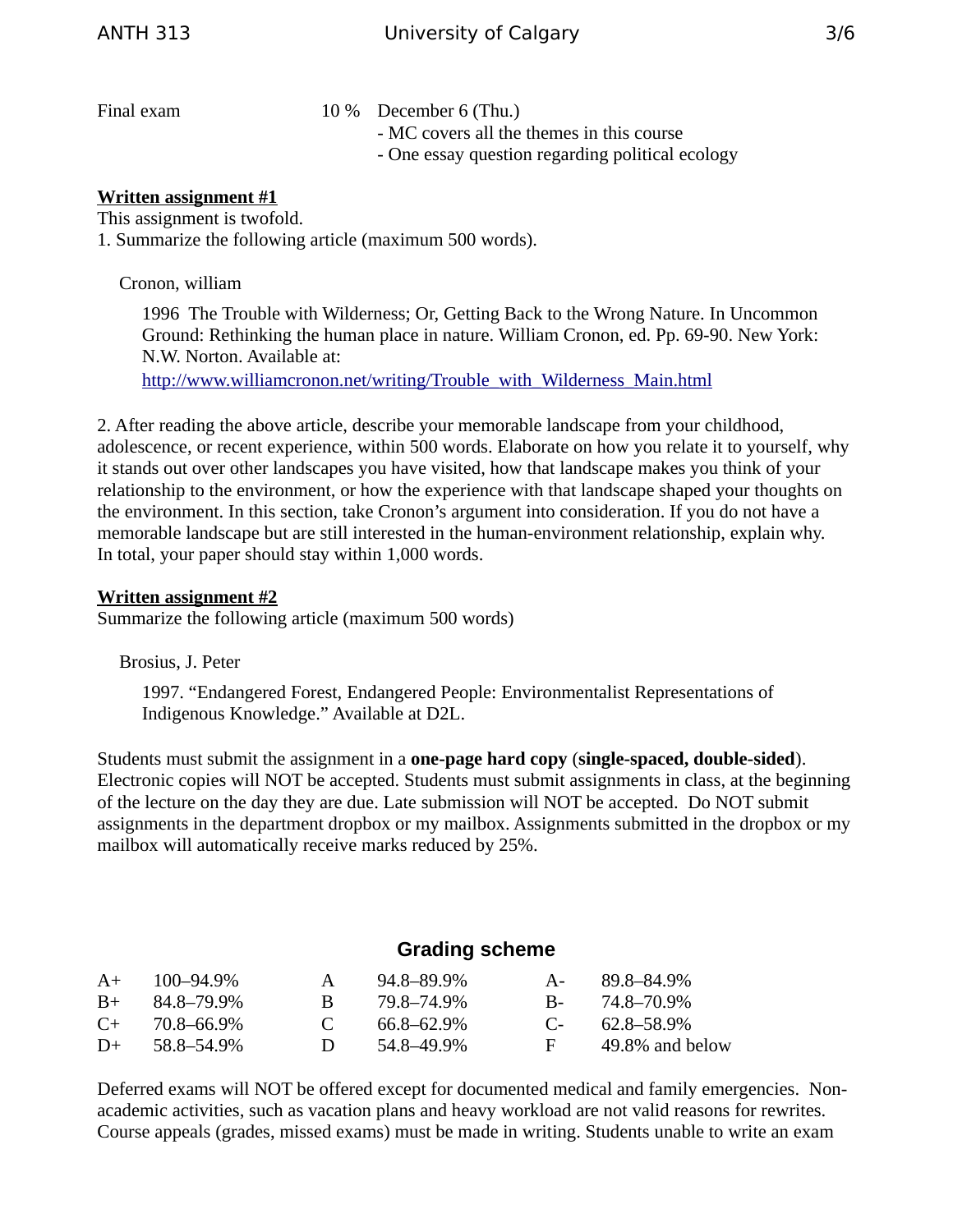must inform the instructor at the email address above, or personnel in the main office of the Department of Anthropology and Archaeology at (403) 220-6516 about their situation BEFOREHAND, if possible. A proper documentation can be provided afterwards. Make-up/deferred exam will occur within a week after the exam.) According to Section G.6.4 of the University Calendar, A deferred exam may be different in content and/or format from the original exam.

### **Email Policy**

General questions regarding the course outline, the exam format, the written assignment, and so forth, can be asked in the forum of D2L, and this way, students can share FAQs and their answers. The TA can also help you find answers to your general questions. When emailing my TA and me, please include the word "ANTH313" in the title of email message. We appreciate concise and appropriate email messages. We will attempt to respond to emails in a timely fashion, that is, within two working days. The volume of messages we receive may mean responding beyond this period. In other words. please don't send an email about an exam an hour before and expect a response.

# **Conduct in the Classroom**

All cellphones must be turned off during class-time. If you expect to receive a call, sit by a door and leave the room in a non-disruptive manner prior to answering. I encourage note-taking during lecture. Laptop computers are allowed for note taking as long as the use of computers does not interfere with the academic environment generated through lecture and class discussion. Anyone who distracts the class will be asked to leave and will not be allowed to use computers again in class. Please note, not only is this distracting to you, most importantly it is distracting to the students around you (who see everything you are doing) and your instructor.

# **Plagiarism and Cheating**

Plagiarism: "to steal and pass off the ideas or words of another as one's own" (Webster's). Plagiarism will not be tolerated and will automatically result in a failing grade for the submission. Any student caught plagiarizing will also be subject to additional University sanctions. Students are expected to be familiar with the Department of Anthropology and Archaeology's policy on intellectual honesty, available at:<https://arts.ucalgary.ca/plagarismcheating>

### **Academic Accommodation**

#### <http://www.ucalgary.ca/access/accommodations/policy>

Students needing an accommodation because of a disability or medical condition should communicate this need to Student Accessibility Services in accordance with the Procedure for Accommodations for Students with Disabilities. Students needing an accommodation based on a protected ground other than disability, should communicate this need, preferably in writing, to the instructor of this course.

# **Academic Integrity**

Academic integrity is essential to the pursuit of learning and scholarship in a university, and to ensuring that a degree from the University of Calgary is a strong signal of each student's individual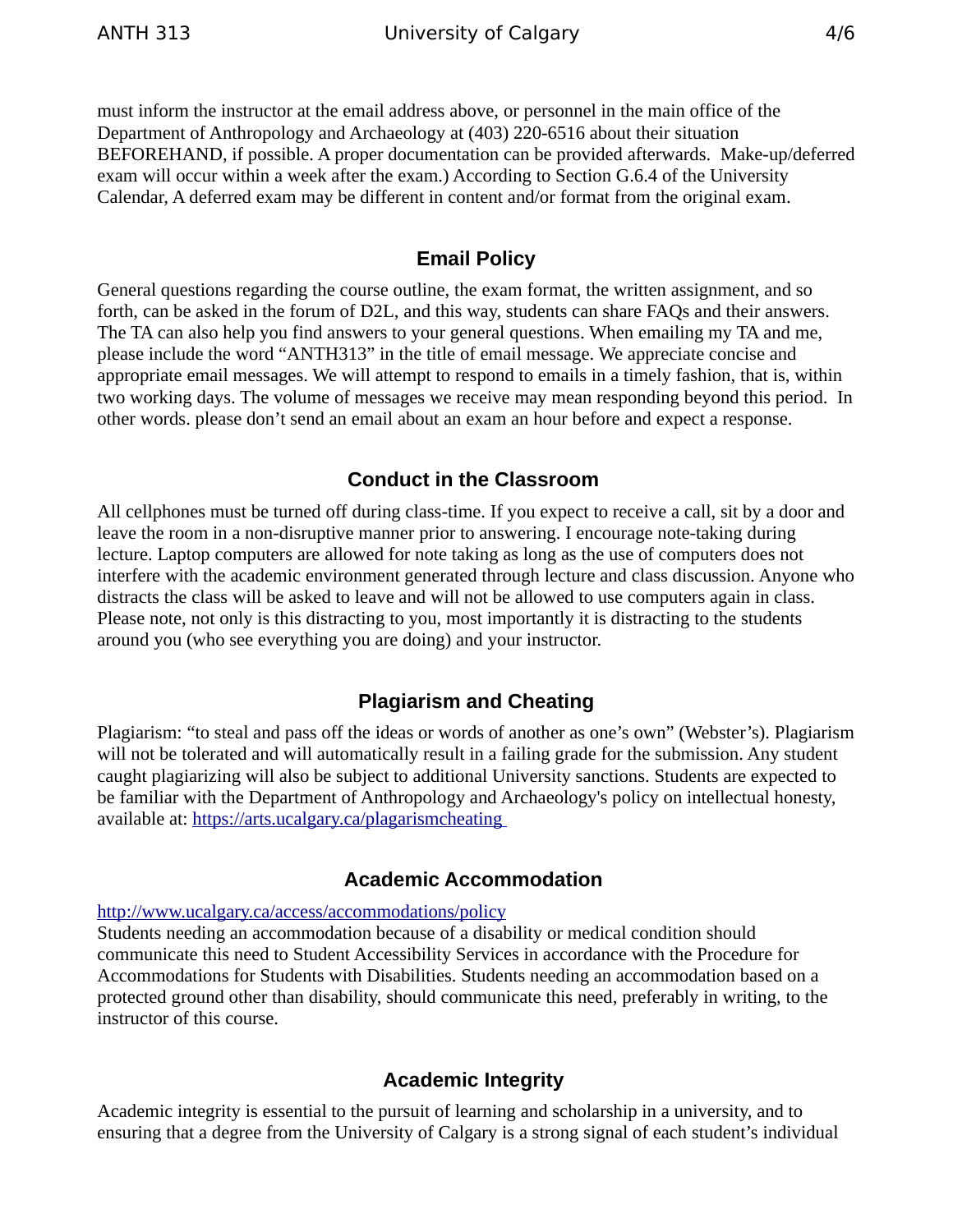academic achievements. As a result, the University treats cases of cheating and plagiarism very seriously. Non- academic integrity also constitutes an important component of this program. For detailed information on what constitutes academic and non-academic misconduct, please refer to the following link:

<https://www.ucalgary.ca/pubs/calendar/current/k-5.html>

All suspected cases of academic and non-academic misconduct will be investigated following procedures outlined in the University Calendar. If you have questions or concerns about what constitutes appropriate academic behaviour or appropriate research and citation methods, you are expected to seek out additional information on academic integrity from your instructor or from other institutional resources.

Where there is a criminal act involved in plagiarism, cheating or other academic misconduct, e.g., theft (taking another student's paper from their possession, or from the possession of a faculty member without permission), breaking and entering (forcibly entering an office to gain access to papers, grades or records), forgery, personation and conspiracy (impersonating another student by agreement and writing their paper) and other such offences under the Criminal Code of Canada, the University may take legal advice on the appropriate response and, where appropriate, refer the matter to the police, in addition to or in substitution for any action taken under these regulations by the University

# **Teaching Evaluations/ USRI (Universal Student Ratings of Instruction)**

At the University of Calgary, feedback provided by students through the Universal Student Ratings of Instruction (USRI) survey provides valuable information to help with evaluating instruction, enhancing learning and teaching, and selecting courses. **Your responses make a difference, please participate!** 

Website:<http://www.ucalgary.ca/usri/>

# **Writing Across the Curriculum**

Writing skills are not exclusive to English courses and, in fact, should cross all disciplines. The University supports the belief that throughout their University careers, students should be taught how to write well, so that when they graduate , their writing abilities will be far above the minimal standards required at entrance. Consistent with this belief, students are expected to do a substantial amount of writing in their University courses and, where appropriate, members of faculty can and should use writing and the grading thereof as a factor in the evaluation of student work. The services provided by the Writing Support, part of the Student Success Centre, can be utilized by all undergraduate and graduate students who feel they require further assistance.

# **Emergency Evacuation**

In the event that we need to evacuate the classroom due to an emergency please note that the primary assembly point shall be Food Court of the Professional Faculties. See <https://www.ucalgary.ca/emergencyplan/home/evacuation-assembly-points/assembly-points>.